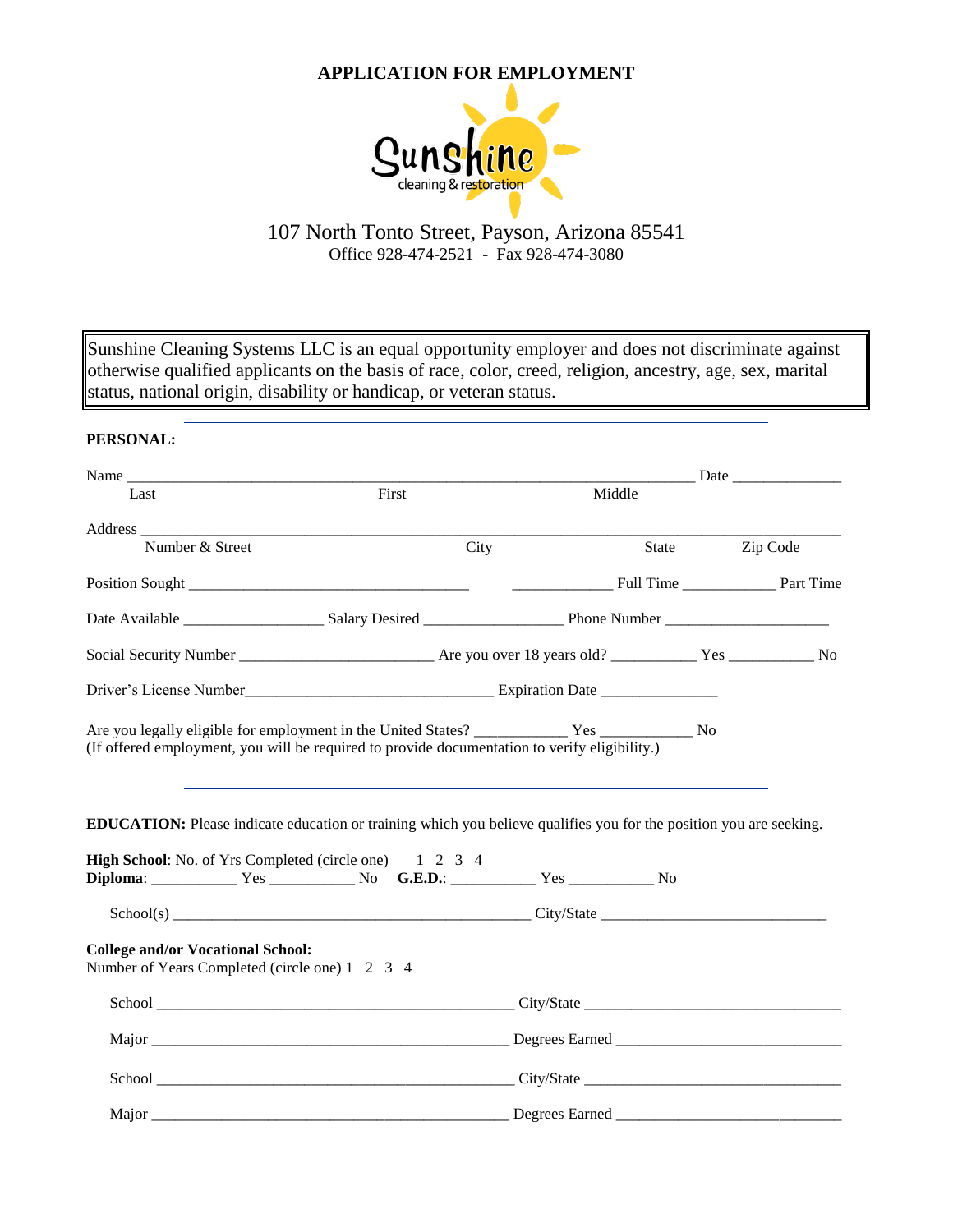### **Other Training or Degrees:**

| PROFESSIONAL LICENSE OR MEMBERSHIP: |  |
|-------------------------------------|--|
|                                     |  |
|                                     |  |
|                                     |  |

Other Professional Memberships \_\_\_\_\_\_\_\_\_\_\_\_\_\_\_\_\_\_\_\_\_\_\_\_\_\_\_\_\_\_\_\_\_\_\_\_\_\_\_\_

(You need not disclose membership in professional organizations that may reveal information regarding race, color, creed, sex, religion, national origin, ancestry, age, disability, marital status, veteran status or any other protected status.)

> **This application for employment is good for 30 days only. Consideration for employment after 30 days requires a new application.**

| <b>SKILLS:</b>                                                                                                   |  |  |  |  |  |  |
|------------------------------------------------------------------------------------------------------------------|--|--|--|--|--|--|
|                                                                                                                  |  |  |  |  |  |  |
|                                                                                                                  |  |  |  |  |  |  |
|                                                                                                                  |  |  |  |  |  |  |
| <b>RECORD OF CONVICTION:</b>                                                                                     |  |  |  |  |  |  |
| During the last ten years, have you ever been convicted of a crime other than minor traffic offense?<br>$Yes$ No |  |  |  |  |  |  |
|                                                                                                                  |  |  |  |  |  |  |
|                                                                                                                  |  |  |  |  |  |  |

(A conviction will not necessarily automatically disqualify you for employment. Rather, such factors as age and date of conviction, seriousness and nature of the crime, and rehabilitation will be considered).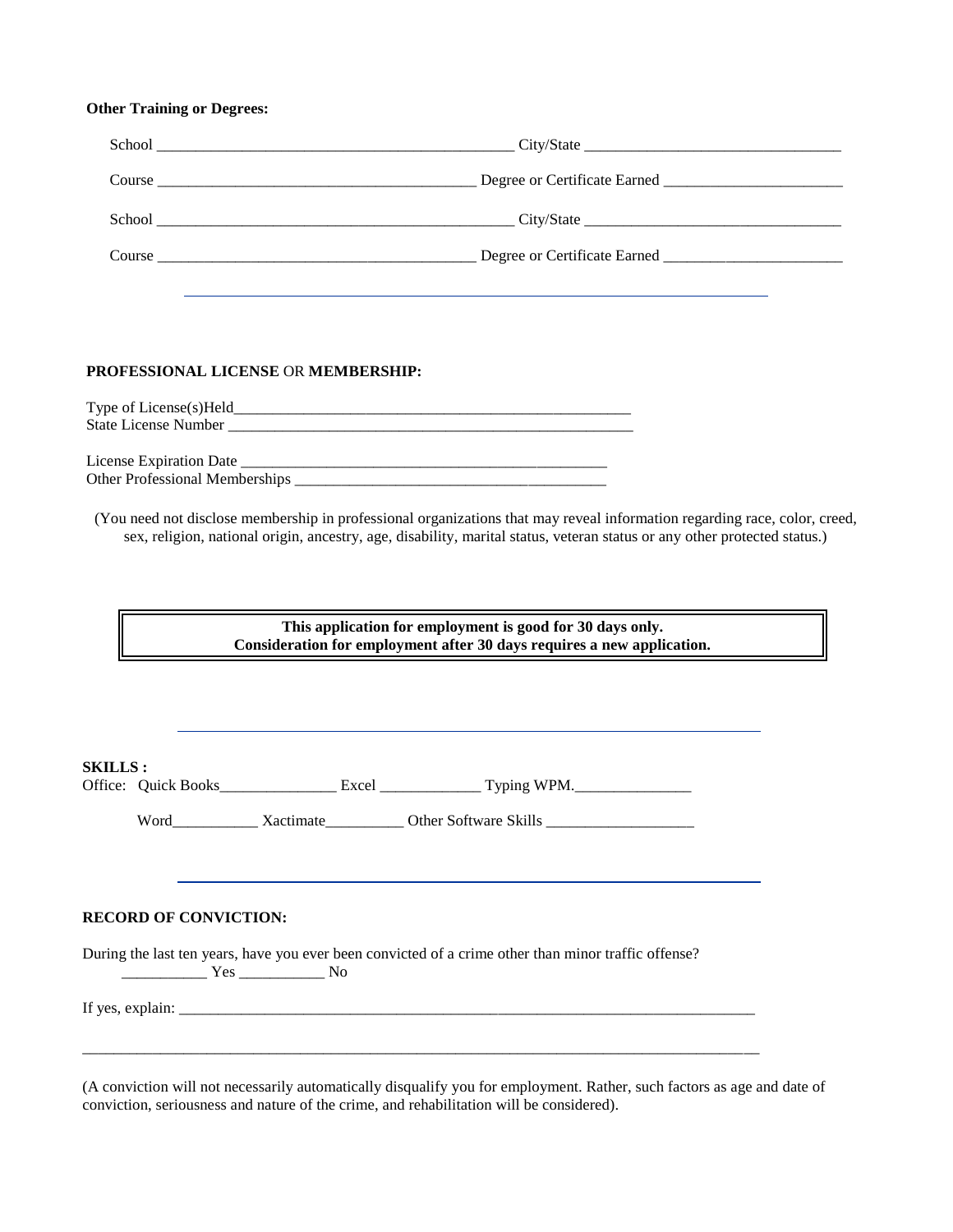| <b>EMPLOYMENT:</b> List last employer first, including U.S. Military Service.                                                                                                                                                        |                 |  |  |
|--------------------------------------------------------------------------------------------------------------------------------------------------------------------------------------------------------------------------------------|-----------------|--|--|
|                                                                                                                                                                                                                                      |                 |  |  |
|                                                                                                                                                                                                                                      |                 |  |  |
|                                                                                                                                                                                                                                      |                 |  |  |
|                                                                                                                                                                                                                                      | $Mo/Yr$ $Mo/Yr$ |  |  |
| Salary ________________________Supervisor _________________________________Department ________________________                                                                                                                       |                 |  |  |
| Duties PT PT No. of Hrs.                                                                                                                                                                                                             |                 |  |  |
|                                                                                                                                                                                                                                      |                 |  |  |
|                                                                                                                                                                                                                                      |                 |  |  |
|                                                                                                                                                                                                                                      |                 |  |  |
|                                                                                                                                                                                                                                      | Mo/Yr Mo/Yr     |  |  |
|                                                                                                                                                                                                                                      |                 |  |  |
|                                                                                                                                                                                                                                      |                 |  |  |
| Reason for Leaving <u>contained a set of the set of the set of the set of the set of the set of the set of the set of the set of the set of the set of the set of the set of the set of the set of the set of the set of the set</u> |                 |  |  |
|                                                                                                                                                                                                                                      |                 |  |  |
|                                                                                                                                                                                                                                      |                 |  |  |
|                                                                                                                                                                                                                                      | $Mo/Yr$ $Mo/Yr$ |  |  |
| Salary ________________________Supervisor ________________________________Department _________________________                                                                                                                       |                 |  |  |
|                                                                                                                                                                                                                                      |                 |  |  |
| Reason for Leaving <u>contact the contract of the contract of the contract of the contract of the contract of the contract of the contract of the contract of the contract of the contract of the contract of the contract of th</u> |                 |  |  |
|                                                                                                                                                                                                                                      |                 |  |  |
|                                                                                                                                                                                                                                      |                 |  |  |
|                                                                                                                                                                                                                                      | Mo/Yr Mo/Yr     |  |  |
| Salary ________________________Supervisor ________________________________Department _________________________                                                                                                                       |                 |  |  |
|                                                                                                                                                                                                                                      |                 |  |  |
|                                                                                                                                                                                                                                      |                 |  |  |